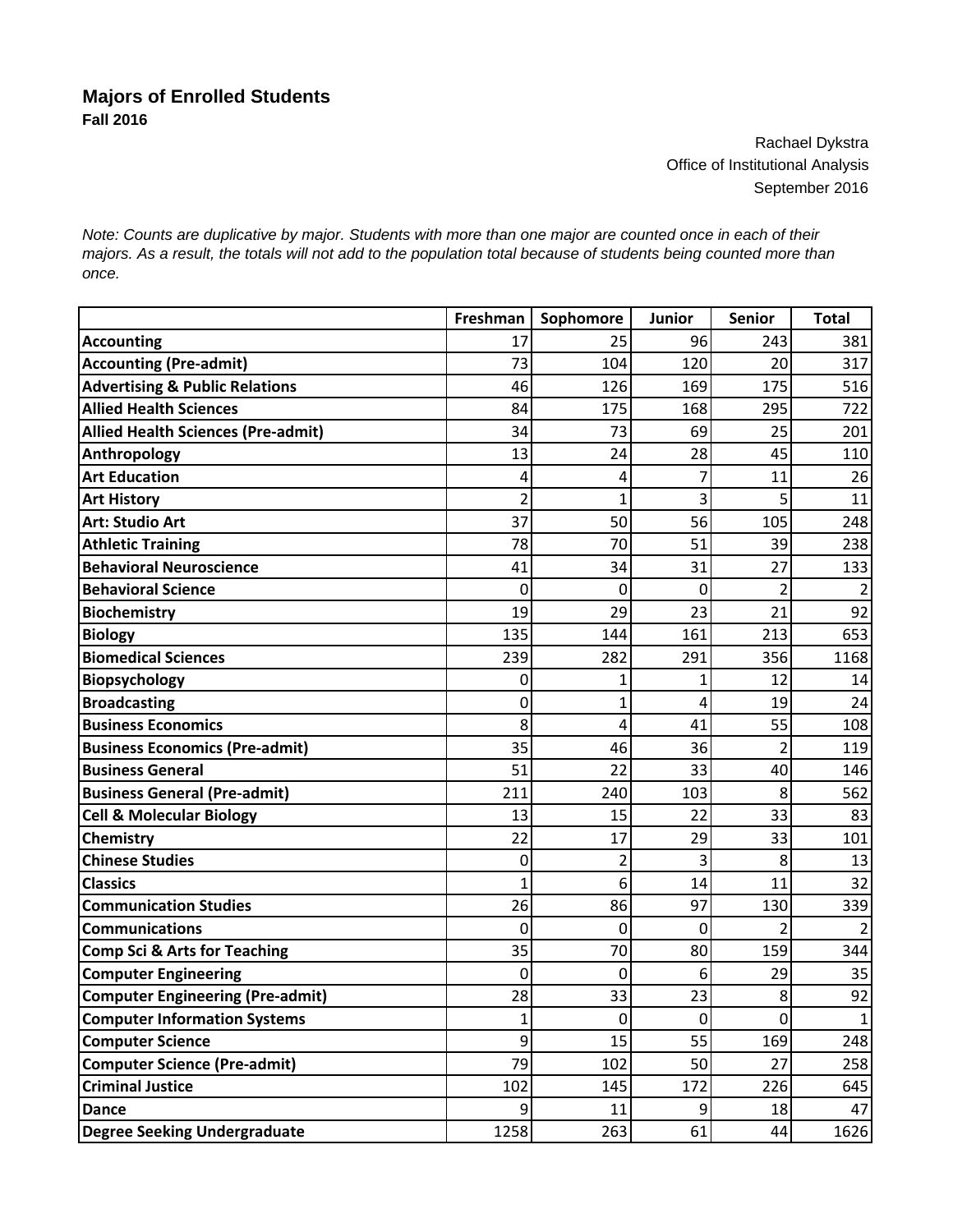|                                                  | Freshman       | Sophomore      | Junior      | <b>Senior</b>  | <b>Total</b> |
|--------------------------------------------------|----------------|----------------|-------------|----------------|--------------|
| <b>Diagnostic Medical Sonography</b>             | 0              |                | 20          | 42             | 66           |
| <b>Diagnostic Medical Sonography (Pre-admit)</b> | 44             | 72             | 41          | 7              | 164          |
| <b>Earth Science</b>                             |                |                | 2           | 7              | 11           |
| <b>Economics</b>                                 |                | 1              | 5           | 20             | 27           |
| <b>Economics (Pre-admit)</b>                     | 9              | 13             | 11          | 5              | 38           |
| <b>Education</b>                                 | 153            | 242            | 305         | 652            | 1352         |
| <b>Electrical Engineering</b>                    |                | 0              | 6           | 55             | 62           |
| <b>Electrical Engineering (Pre-admit)</b>        | 40             | 51             | 44          | 18             | 153          |
| <b>Engineering</b>                               | 0              | 0              | 0           | 9              |              |
| <b>Engineering (Pre-admit)</b>                   | 0              |                |             | $\mathbf{0}$   |              |
| <b>English</b>                                   | 68             | 114            | 148         | 248            | 578          |
| Entrepreneurship                                 | 3              |                | 17          | 16             | 38           |
| <b>Entrepreneurship (Pre-admit)</b>              | 13             | 20             |             | 2              | 42           |
| <b>Exercise Science</b>                          | 172            | 263            | 278         | 367            | 1080         |
| <b>Film and Video</b>                            | 75             | 67             | 77          | 93             | 312          |
| Finance                                          | 11             | 23             | 167         | 294            | 495          |
| <b>Finance (Pre-admit)</b>                       | 41             | 137            | 70          | 10             | 258          |
| French                                           | 4              | 4              | 10          | 24             | 42           |
| <b>General Management</b>                        | 2              |                | 67          | 47             | 123          |
| <b>General Management (Pre-admit)</b>            | 20             | 47             | 28          | 5              | 100          |
| <b>Geographic Info Systems Tech</b>              | 0              | 0              | 0           | 1              |              |
| Geography                                        | 0              | 13             | 20          | 27             | 60           |
| Geology                                          | 11             | 25             | 20          | 42             | 98           |
| Geology-Chemistry                                | 2              | 1              |             | 1              | 11           |
| German                                           | 5              | 1              |             | 10             | 23           |
| <b>Global Studies &amp; Social Impact</b>        | 3              | 0              | 0           | 0              |              |
| <b>Group Social Studies</b>                      | 22             | 43             | 58          | 147            | 270          |
| <b>Health Communication</b>                      | 11             | 22             | 41          | 39             | 113          |
| <b>Health Information Management</b>             | 0              | 0              | 5           | 8              | 13           |
| <b>Health Information Management (Pre-admit)</b> | $\overline{3}$ | 12             | 21          | 40             | 76           |
| <b>Health Professions</b>                        | $\mathbf 0$    | $\mathbf 0$    | $\mathbf 0$ | 3              | 3            |
| <b>History</b>                                   | 14             | 30             | 48          | 63             | 155          |
| <b>Hospitality Tourism Management</b>            | 22             | 86             | 118         | 181            | 407          |
| <b>Human Resources Management</b>                | 4              | 3              | 31          | 36             | 74           |
| Human Resources Management (Pre-admit)           | 13             | 34             | 16          | $\mathbf 0$    | 63           |
| <b>Information Systems</b>                       | $\mathbf 0$    | 5              | 15          | 88             | 108          |
| <b>Information Systems (Pre-admit)</b>           | 26             | 54             | 32          | 21             | 133          |
| <b>Integrated Science</b>                        | 7              | 23             | 23          | 70             | 123          |
| <b>Interdisciplinary Engineering</b>             | 0              | $\mathbf 0$    | $\mathbf 0$ | 3              | 3            |
| Interdisciplinary Engineering (Pre-admit)        | 38             | 28             | 11          | $\overline{1}$ | 78           |
| <b>International Business</b>                    | 9              | 6              | 48          | 36             | 99           |
| <b>International Business (Pre-admit)</b>        | 27             | 47             | 5           | $\mathbf 0$    | 79           |
| <b>International Relations</b>                   | 18             | 28             | 42          | 48             | 136          |
| Journalism                                       | 0              | $\overline{2}$ | 3           | 19             | 24           |
| <b>Legal Studies</b>                             | 12             | 33             | 37          | 43             | 125          |
| <b>Liberal Studies</b>                           | 3              | 25             | 63          | 170            | 261          |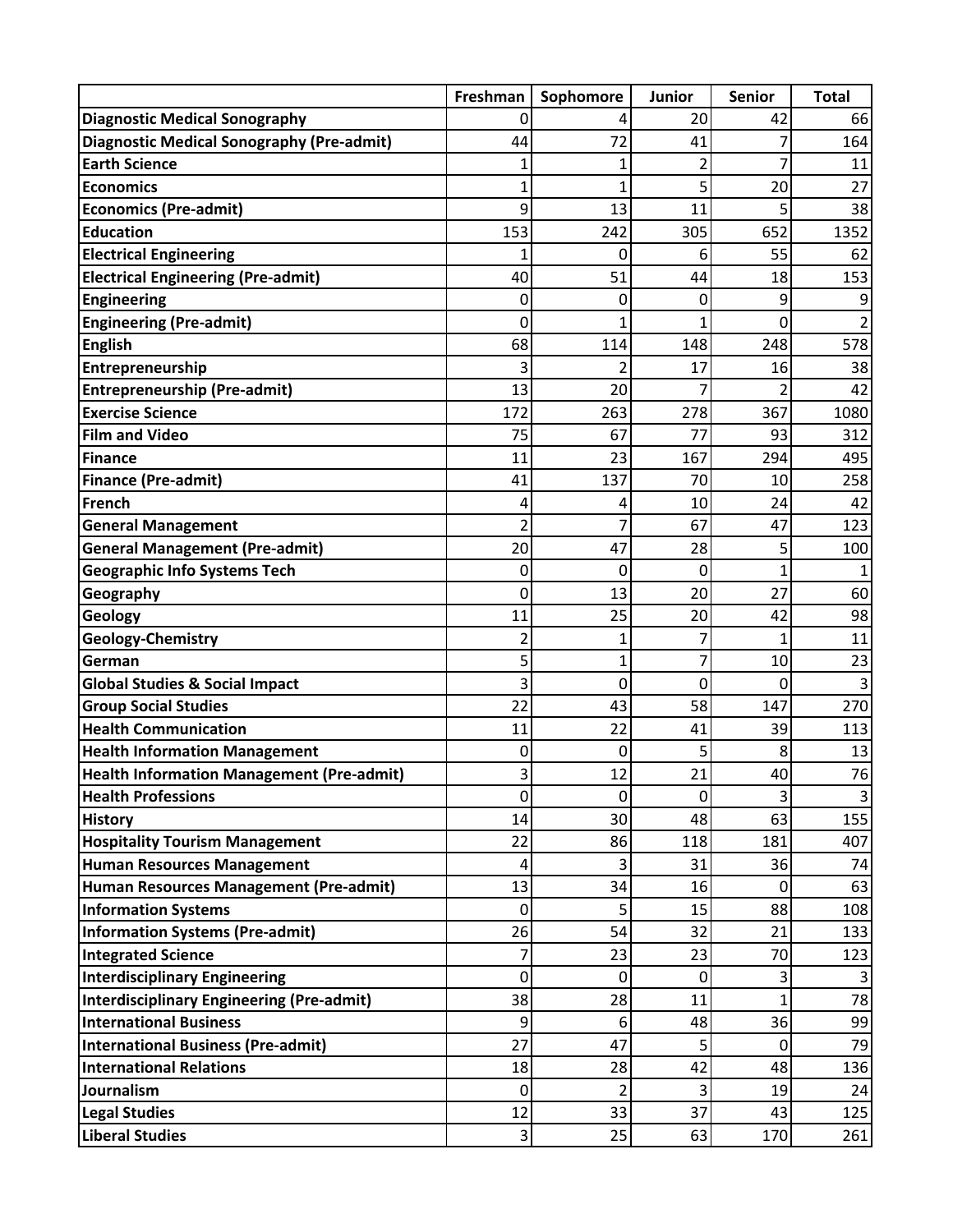|                                                       | Freshman         | Sophomore      | Junior         | Senior           | <b>Total</b>   |
|-------------------------------------------------------|------------------|----------------|----------------|------------------|----------------|
| <b>Management</b>                                     |                  | 4              | 40             | 215              | 260            |
| <b>Management (Pre-admit)</b>                         | 3                | 24             | 19             | 8                | 54             |
| <b>Marketing</b>                                      | 18               | 25             | 222            | 334              | 599            |
| <b>Marketing (Pre-admit)</b>                          | 85               | 184            | 72             | 18               | 359            |
| <b>Mathematics</b>                                    | 38               | 63             | 72             | 147              | 320            |
| <b>Mechanical Engineering</b>                         | 0                | $\overline{2}$ | 20             | 115              | 137            |
| <b>Mechanical Engineering (Pre-admit)</b>             | 183              | 154            | 109            | 43               | 489            |
| <b>Medical Laboratory Science</b>                     | 0                | 0              | 13             | 29               | 42             |
| <b>Medical Laboratory Science (Pre-admit)</b>         | 12               | 11             | 9              | 4                | 36             |
| Multimedia Journalism                                 | 34               | 42             | 40             | 15               | 131            |
| <b>Music</b>                                          | 31               | 28             | 44             | 96               | 199            |
| <b>Natural Resources Mgmt</b>                         | 15               | 41             | 58             | 92               | 206            |
| <b>Non Degree Undergraduate</b>                       | 121              | 5              | 1              | 1                | 128            |
| <b>Nursing</b>                                        | 24               | 26             | 111            | 325              | 486            |
| <b>Nursing (Pre-admit)</b>                            | 395              | 326            | 113            | 71               | 905            |
| <b>Occupational Safety/Health Mgt</b>                 | 0                | 1              | 14             | 31               | 46             |
| <b>Occupational Safety/Health Mgt (Pre-admit)</b>     | 3                | 21             | 5              | $\mathbf{1}$     | 30             |
| <b>Operations Management</b>                          | 1                | 0              | 5              | 9                | 15             |
| <b>Operations Management (Pre-admit)</b>              | $\overline{c}$   | 5              | $\mathbf{1}$   | $\mathbf 0$      | 8              |
| Philosophy                                            | $\overline{2}$   | 11             | 15             | 18               | 46             |
| Photography                                           | 12               | 9              | 18             | 31               | 70             |
| <b>Physical Education</b>                             | 20               | 37             | 53             | 91               | 201            |
| <b>Physics</b>                                        | 7                | 10             | 9              | 18               | 44             |
| <b>Political Science</b>                              | 36               | 41             | 58             | 53               | 188            |
| <b>Pre-Med Img/Radiation Sci</b>                      | 0                | 0              | $\mathbf 0$    | 1                |                |
| <b>Pre-professional Preparation</b>                   | 377              | 245            | 200            | 144              | 966            |
| <b>Product Dsgn &amp; Mfg Engineering</b>             | 0                | 0              | $\overline{2}$ | 37               | 39             |
| <b>Product Dsgn &amp; Mfg Engineering (Pre-admit)</b> | 20               | 26             | 33             | 10               | 89             |
| <b>Psychology</b>                                     | 144              | 215            | 307            | 357              | 1023           |
| <b>Public Administration</b>                          | 0                | 1              | 0              | 2                | 3              |
| <b>Public and Nonprofit Admin</b>                     | 3                | 41             | 69             | 109              | 222            |
| <b>Radiation Therapy</b>                              | 0                | 1              | 11             | 24               | 36             |
| <b>Radiation Therapy (Pre-admit)</b>                  | 26               | 31             | 20             | 3                | 80             |
| <b>Radiologic &amp; Imaging Sciences</b>              | 0                | 0              | $\mathbf 0$    | $\pmb{4}$        | $\overline{4}$ |
| Radiologic & Imaging Sciences (Pre-admit)             | 5                | 11             | 5              | $\boldsymbol{6}$ | 27             |
| <b>Religious Studies</b>                              | 3                | 3              | 3              | 5                | 14             |
| <b>Social Work</b>                                    | 55               | 105            | 126            | 144              | 430            |
| <b>Sociology</b>                                      | 6                | 18             | 32             | 53               | 109            |
| <b>Spanish</b>                                        | 11               | 28             | 41             | 57               | 137            |
| <b>Special Education</b>                              | 33               | 62             | 71             | 137              | 303            |
| <b>Statistics</b>                                     | 11               | 26             | 33             | 55               | 125            |
| <b>Supply Chain Management</b>                        | 0                | 3              | 65             | 139              | 207            |
| <b>Supply Chain Management (Pre-admit)</b>            | 14               | 51             | 16             | 5                | 86             |
| <b>Sustainable Food Systems</b>                       | 0                | $\mathbf 0$    | $\mathbf 0$    | $\mathbf{1}$     | $\mathbf{1}$   |
| <b>Theatre</b>                                        | 5                | 11             | 13             | 12               | 41             |
| <b>Therapeutic Recreation</b>                         | $\boldsymbol{0}$ | $\pmb{4}$      | 28             | 63               | 95             |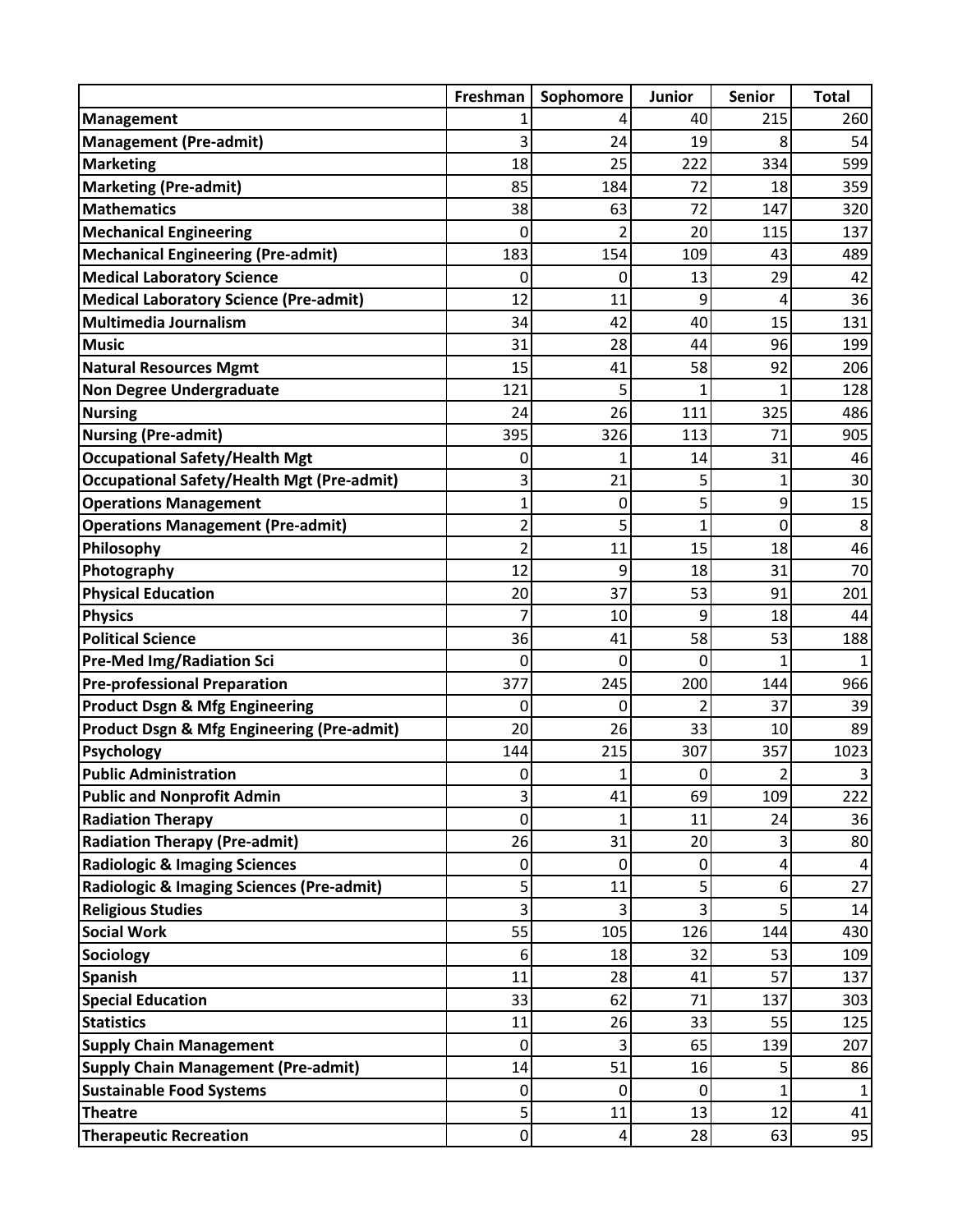|                                           | Freshman | Sophomore | <b>Junior</b> | <b>Senior</b> | <b>Total</b>    |
|-------------------------------------------|----------|-----------|---------------|---------------|-----------------|
| <b>Therapeutic Recreation (Pre-admit)</b> |          | 26        | 11            |               | 53 I            |
| <b>Women and Gender Studies</b>           |          |           |               | 24            | 32              |
| <b>Women, Gender &amp; Sexuality Stdy</b> |          |           |               |               | 10 <sup>1</sup> |
| <b>Writing</b>                            | 161      |           | 48            | 78            | 1731            |

**Enrollment of Graduate Degree‐seeking Students by Major and Level Fall 2016**

|                                          | <b>Certificate</b> | <b>Masters</b>   | <b>Doctorate</b> |
|------------------------------------------|--------------------|------------------|------------------|
| <b>Applied Behavior Analysis</b>         | 11                 | 0                |                  |
| <b>Accounting</b>                        | 0                  | 93               | 0                |
| <b>Applied Linguistics</b>               | 0                  | 11               | 0                |
| <b>Medical &amp; Bioinformatics</b>      | 0                  | 18               | 0                |
| <b>Biology</b>                           | 0                  | 37               | 0                |
| <b>Biomedical Sciences</b>               | 0                  | 22               | 0                |
| <b>Biostatistics</b>                     | 0                  | 31               | 0                |
| <b>Business General</b>                  | $\mathbf 0$        | 196              | 0                |
| <b>Clinical Dietetics</b>                | 0                  | 15               | 0                |
| <b>Computer Information Systems</b>      | 0                  | 85               | 0                |
| <b>Criminal Justice</b>                  | 0                  | 29               | 0                |
| <b>Cell &amp; Molecular Biology</b>      | 0                  | 35               | 0                |
| <b>School Counseling</b>                 | 0                  | 34               | 0                |
| <b>Communications</b>                    | 0                  | 50               | 0                |
| <b>Clinical Research Trials Mgt</b>      | 2                  | 0                | 0                |
| <b>Biomedical Informatics</b>            | 3                  | 0                | 0                |
| <b>Distributed Computing</b>             | 1                  | 0                | 0                |
| <b>Database Mangement</b>                | 3                  | 0                | 0                |
| <b>Information Systems Management</b>    | 6                  | 0                | 0                |
| <b>Software Engineering</b>              | 1                  | 0                | $\mathbf 0$      |
| <b>General Education</b>                 | 0                  | 29               | 0                |
| <b>Educational Leadership</b>            | 0                  | 276              | 0                |
| <b>Educational Technology</b>            | 0                  | 46               | 0                |
| <b>Teacher Leader</b>                    | 5                  | 0                | 0                |
| <b>Engineering</b>                       | 0                  | 67               | 0                |
| <b>English</b>                           | 0                  | 35               | 0                |
| <b>Health Administration</b>             | 0                  | 78               | 0                |
| <b>Higher Education</b>                  | 0                  | 126              | 0                |
| <b>Instruction &amp; Curriculum</b>      | 0                  | 188              | 0                |
| Leadership                               | 0                  | 32               | $\mathbf 0$      |
| <b>Literacy Studies</b>                  | 0                  | 104              | 0                |
| <b>Non Degree Graduate</b>               | 0                  | 205              | $\mathbf 0$      |
| <b>Family Nurse Practitioner</b>         | 0                  | $\mathbf{1}$     | $\mathbf 0$      |
| <b>Palliative and Hospice Care</b>       | 4                  | 0                | 0                |
| <b>Nursing</b>                           | 0                  | 19               | 110              |
| <b>Online/Blended Instr &amp; Assess</b> | 4                  | $\boldsymbol{0}$ | $\mathbf 0$      |